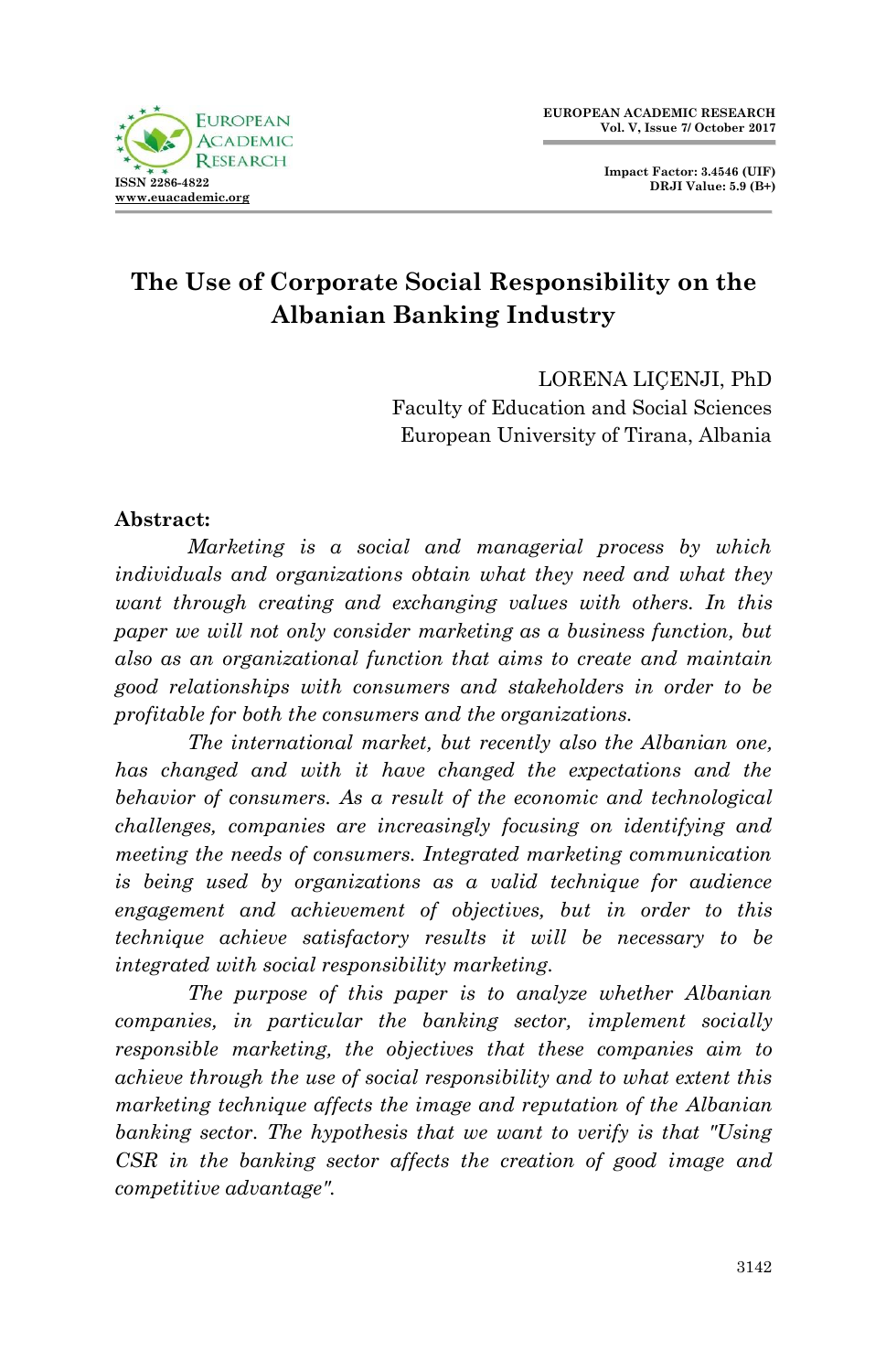*The methodology used for the implementation of the paper will be the analysis of primary and secondary data through qualitative research. The empirical studies analyzing social responsibility information have focused on the annual report, because it is considered as the most important tool used by companies to communicate with their public and stakeholders.*

**Key words:** Corporate social responsibility, banking sector, reputation.

### **THE FUNCTION OF CORPORATE SOCIAL RESPONSIBILITY**

Marketing functions is a management philosophy according to which a firm's goals can be best achieved through identification and satisfaction of the customers stated and unstated needs and wants. Marketing is an organizational function and a set of processes for creating, communicating and delivering value to customers, and managing customer relationships in order to get the public and the organization itself (Copley P. 2014). In the actual context, markets change rapidly and at the same time with the needs and expectations of buyers. Often companies do not understand how these changes occur and use the same communication and marketing campaigns as in the past, leading to ineffectiveness. Changing public expectations to business also change the marketing techniques used by companies and organizations.

This study investigates how companies use the corporate social responsibility (CSR)in their marketing communication activities and how companies communicate about their corporate social responsibility.

Corporate social responsibility (CSR) in the form of corporate philanthropy, or donating to charities, has been practiced since as early as the late 1800s at least in the USA (Sethi, 1977). The research has also shown that social responsibility marketing is an important factor in the success of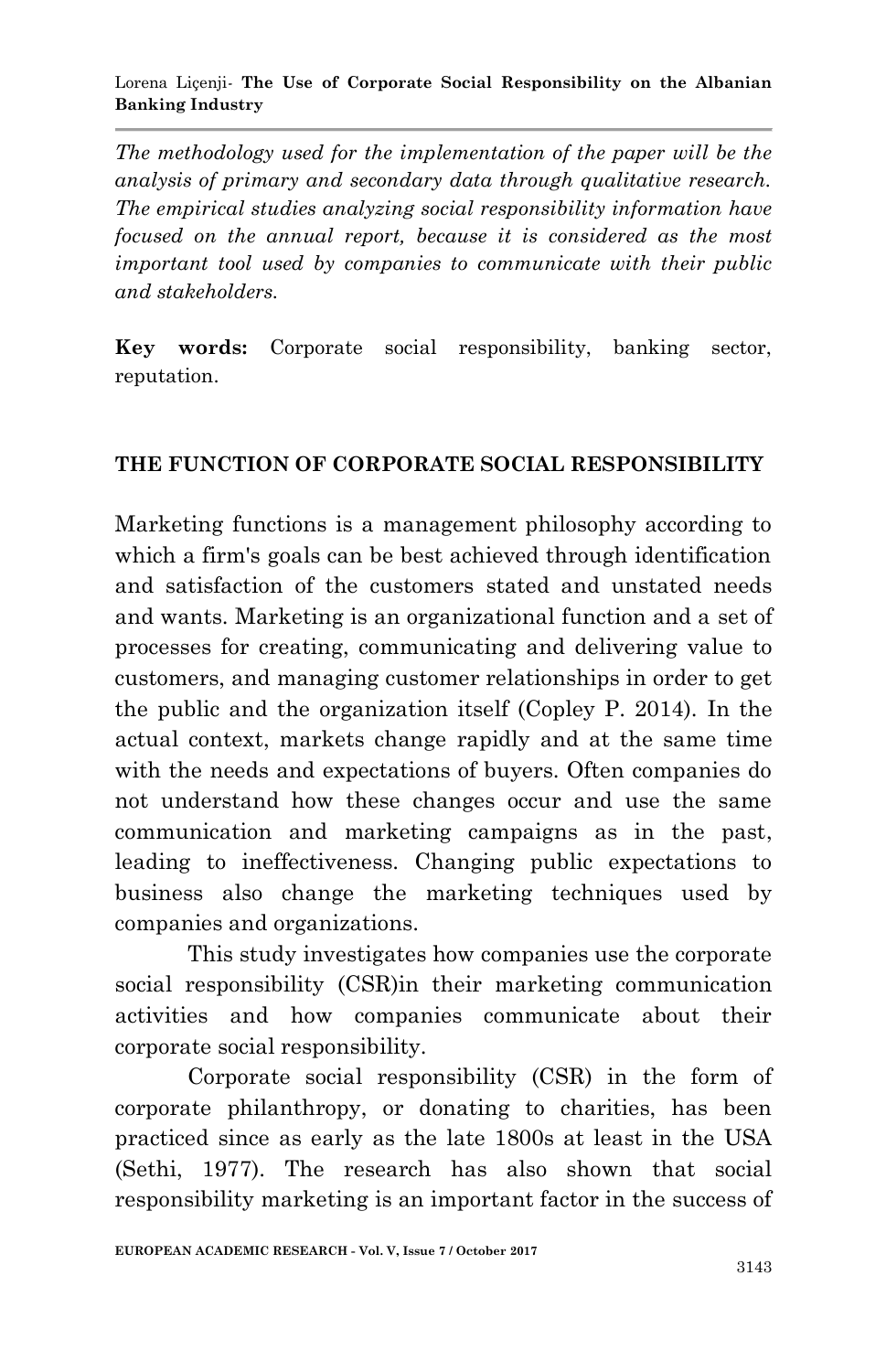a business in form of competitive advantage and improving its image and reputation.

There are four research questions that guided this study:

> (1) How is it structured in the banking sector of Albania the corporate social responsibility?

(2) What are the practices used by these companies?

(3) To what extent does the marketplace with social responsibility affect the image and reputation of the banking sector?

(4) In what ways can the corporate"s social responsibility become a competitive advantage?

In this paper, social responsibility will mean acting responsibly and with care for the community. Social corporate responsibility is considered as *"the obligation of the organization to undertake initiatives that protect and improve the welfare of the government in general and not just their economic interests"* (Carroll, A.B. & Buchholtz. 2008). CSR was thus differentiated from business activities to fulfill their core profit-making responsibility and from the social responsibilities of government (Friedman, 1970).

Another definition of Bowen in 1953 suggests that: "*the obligations of businessmen to pursue those policies, to make those decisions, or to follow those lines of action which are desirable in terms of the objectives and values of our society*".

The concept of corporate social responsibility has spread rapidly at around 70s. Studies confirm that social responsibility marketing is considered an important element for building a brand, maintaining reputation and generating competitive advantage.

When marketing scholars started expressing concern for corporate social responsibilities in the 1960s and 1970s, they focused on the social duties attached to the marketing function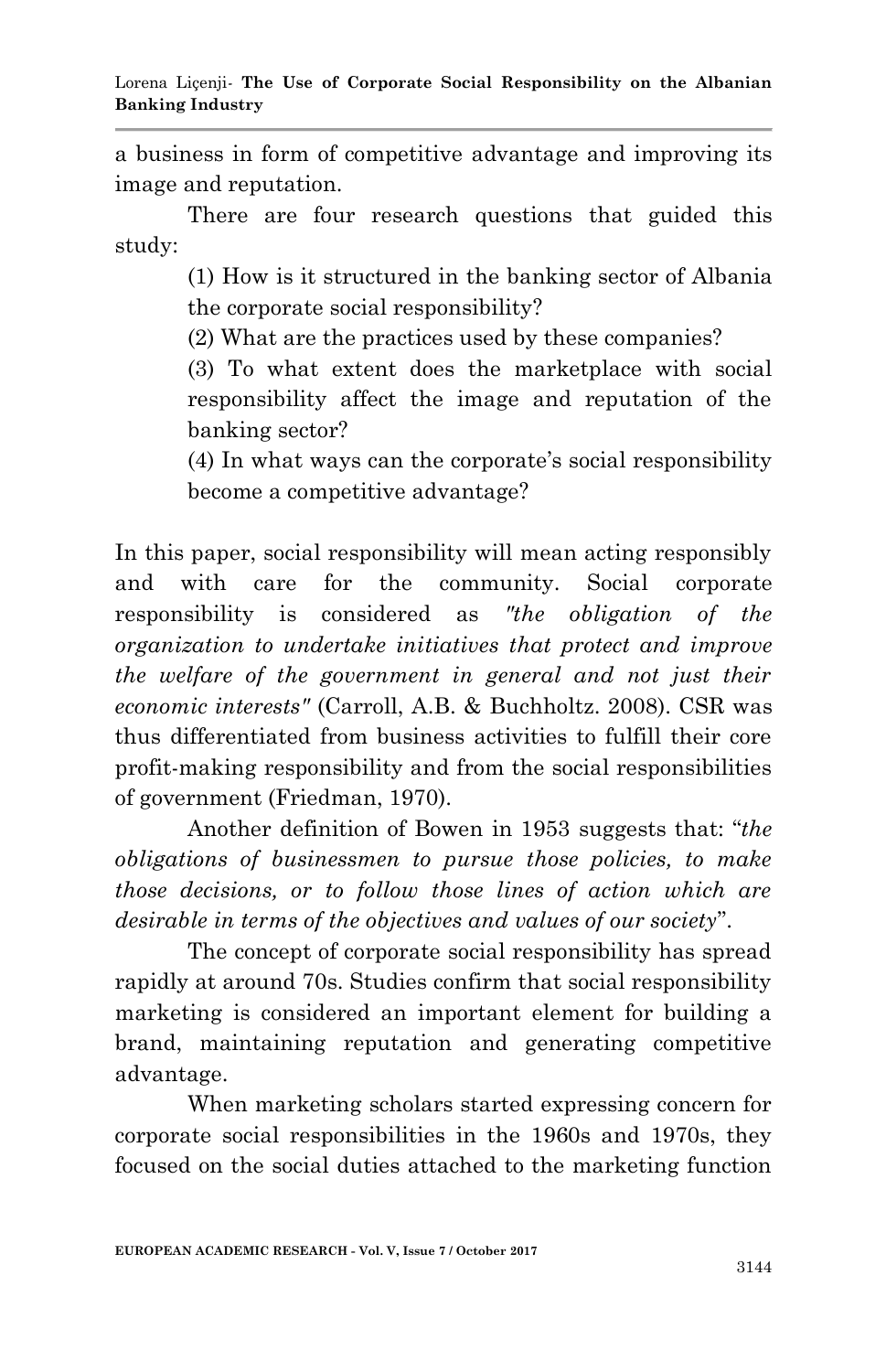and not on the overall social role of the firm (e.g., Maignan, Fen-ell / CSR 5 Kotler and Levy 1969; Lazer 1969).

The growing interest of businesses for social responsibility has been fueled by several factors: the need to respond to scandals; increased pressure from non-governmental organizations and international agreements; the growing need to gain public confidence.

Corporate communication aims at identifying the company's positive characteristics, gaining support from primary and secondary interest groups, to establish and maintain good relations with the territory in which the company operates, with institutions, media, opinion leaders, all associations that can influence or be involved in the company. According to Van Marrewijk, the corporate goal is to increase profitability and CSR can be a practice that contributes to profit growth. According to the Commission of the European Communities "*CSR is a concept where companies integrate social and environmental issues in their business operations and their interaction with interest groups on a voluntary basis."*

In order for integrated marketing communication be successful, it requires the company's internal marketing with social responsibility marketing. Corporate Social Responsibility is spreading as a new approach to corporate governance and aims to strike a balance between economic benefit as a business objective and social welfare of the community. Being responsive to the community means not only meeting the objectives and legal standards, but also investing in human capital, on the environment and the stakeholder relationship. It is therefore necessary to implement social strategies, because these strategies enable the creation of strong links with the environment and the community, creating stable and reliable relationships with current and potential customers. Corporations are now aware of the transformation of their role from profit-oriented economic actors into socially responsible entities that have a bearing on the environment they operate.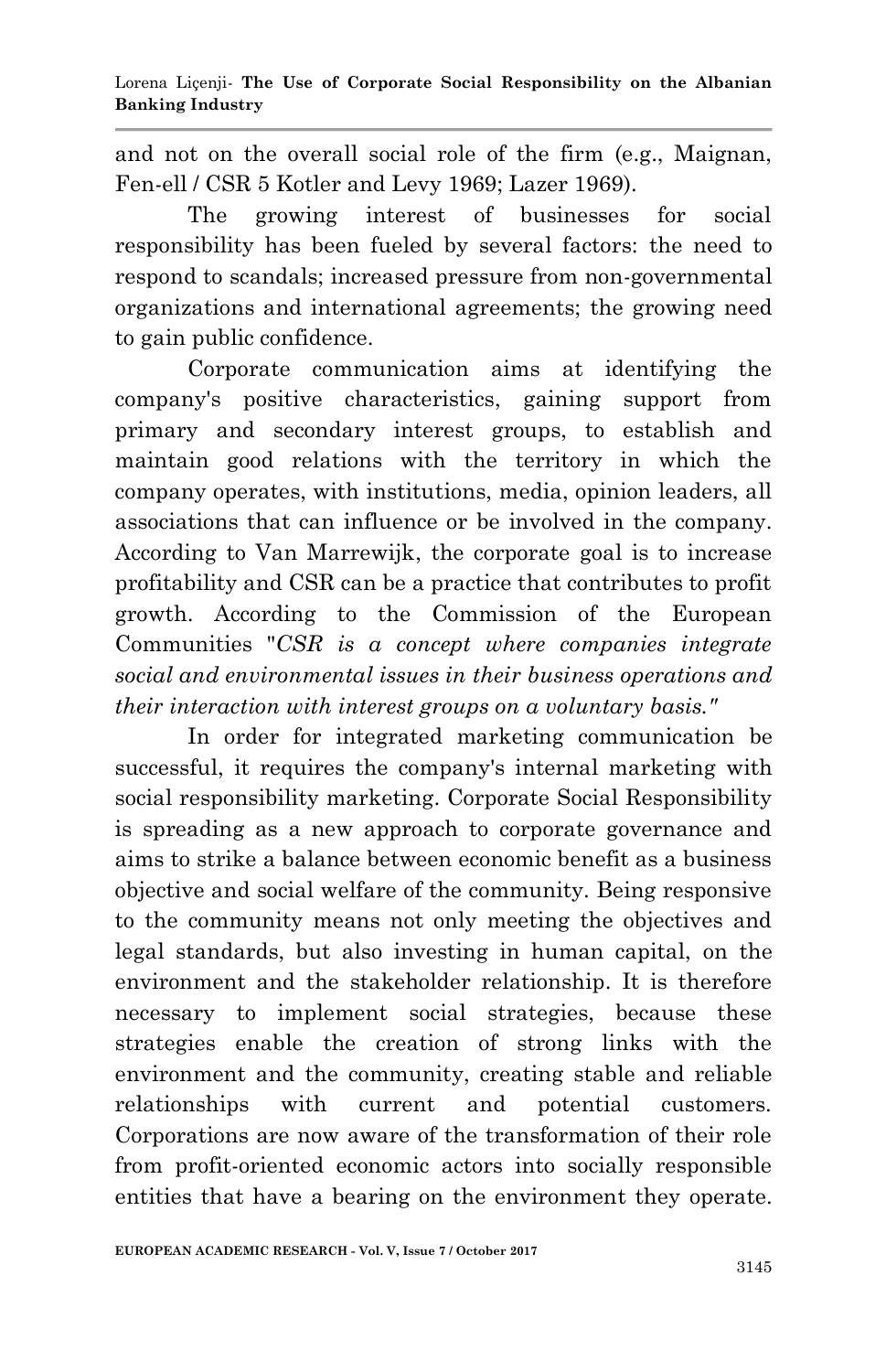#### Lorena Liçenji*-* **The Use of Corporate Social Responsibility on the Albanian Banking Industry**

According to a study conducted by the OSCE in 2013 "*companies that invest in environmental protection, in building partnerships, they are more likely to develop in the medium and long term."*

## **THE EMERGENCE OF CORPORATE SOCIAL RESPONSIBILITY IN THE ALBANIAN BANKING SECTOR**

Public perception of a brand or corporation is not only based on the quality of the product or service, but also on the interest and care that the company shows about the community and society. Donating community project funds and devoting to acting for the benefit of the public interest, or special causes, are some of the most socially responsible forms of marketing in the banking sector operate in the Albanian context.

The Albanian banking system, playing the role of mediator between demand and supply, has a significant impact on society, the economy and the country's development. The activity of banking institutions has a direct and indirect impact on society and the community.

A CSR study conducted in the Western Balkans context revealed that CSR was a relatively new concept in the region, which is mainly promoted by multinational corporations and agencies for international development. The level of understanding among stakeholders and engagement of companies was at an early stage, focusing on philanthropy and environmental issues. Many international companies have integrated standards in their activities in the fields of energy, construction, telecommunications and the banking sector. However, it is clear that Albania has made the first steps towards the initial CSR practices. As such, the notion of CSR in Albania is largely philanthropic, unlike some other countries where CSR is closely related to basic business operation.

To understand the way CSR is structured in the Albanian banking sector, we can refer to the social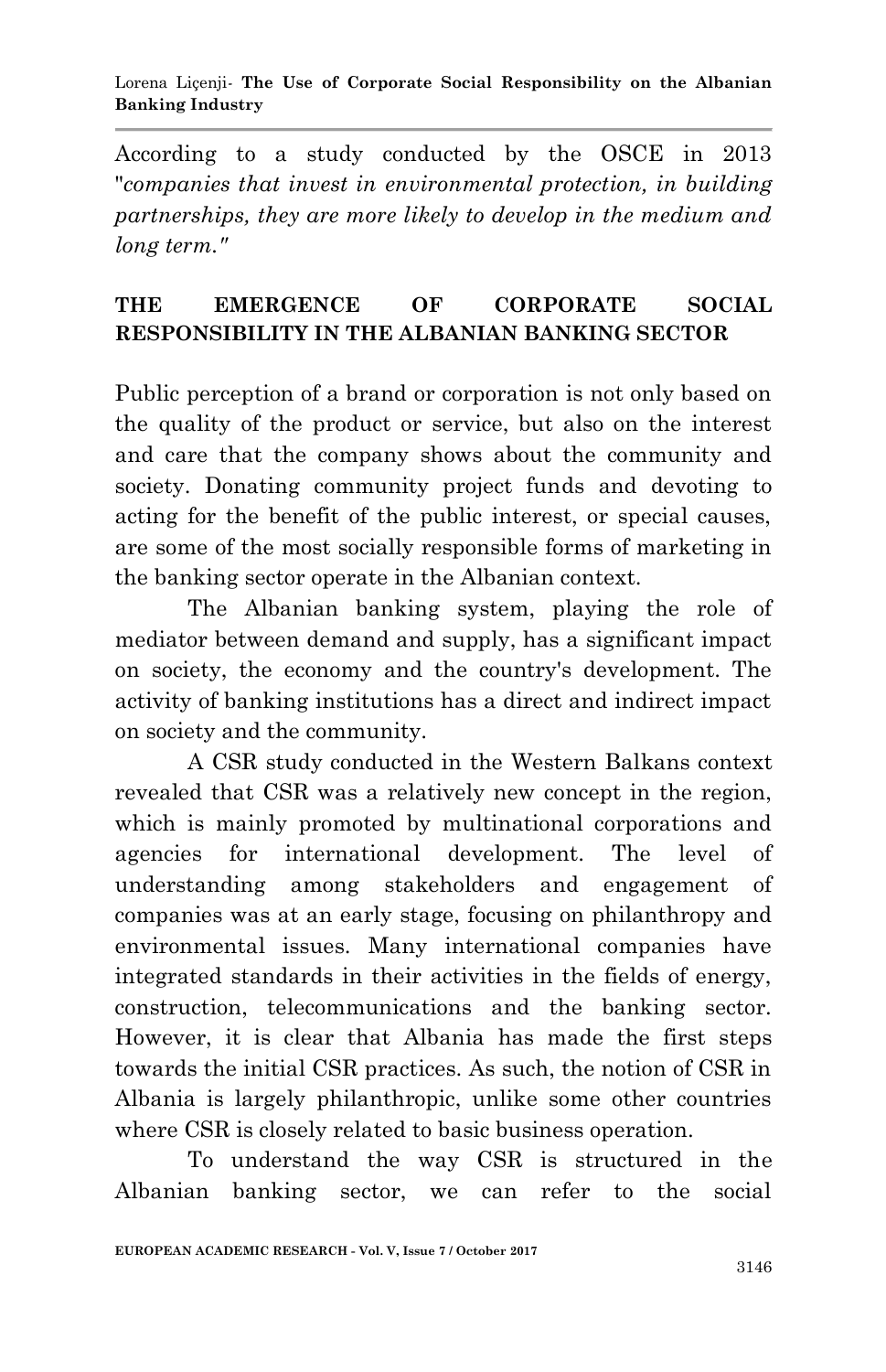responsibility pyramid developed by Carroll. Carroll (1979; 1991) systematized these responsibilities distinguishing economic, legal, ethical and philanthropic responsibilities.

According to Carroll, corporation can be classified into one of the four levels of the pyramid. The first important level for companies is the economic level, the company must achieve economic benefits to ensure its continuity in time.



**Fig 1. The Pyramid of Social Responsibility (Carroll, 1991)**

The second level is the legal one: the company must respect the laws, the third level is the ethical one: attitude and behavior must be ethical and the ultimate philanthropic level implying contributions to the community.

Subsequently, concerns with corporate social performance, stakeholder relations, corporate citizenship, links with financial performance and developments in the field of ethics have extended CSR theories and practices (Schwartz & Carroll, 2003) some of which reflect impacts of more European thinking (Garriga et al., 2004).

It is not sufficient for managers to focus exclusively on the needs of stockholders, or the owners the corporation. Stakeholder theory implies that it can be beneficial for the firm to engage in certain CSR activities that non-financial stakeholders perceive to be important, because, absent this, these groups might withdraw their support for the firm.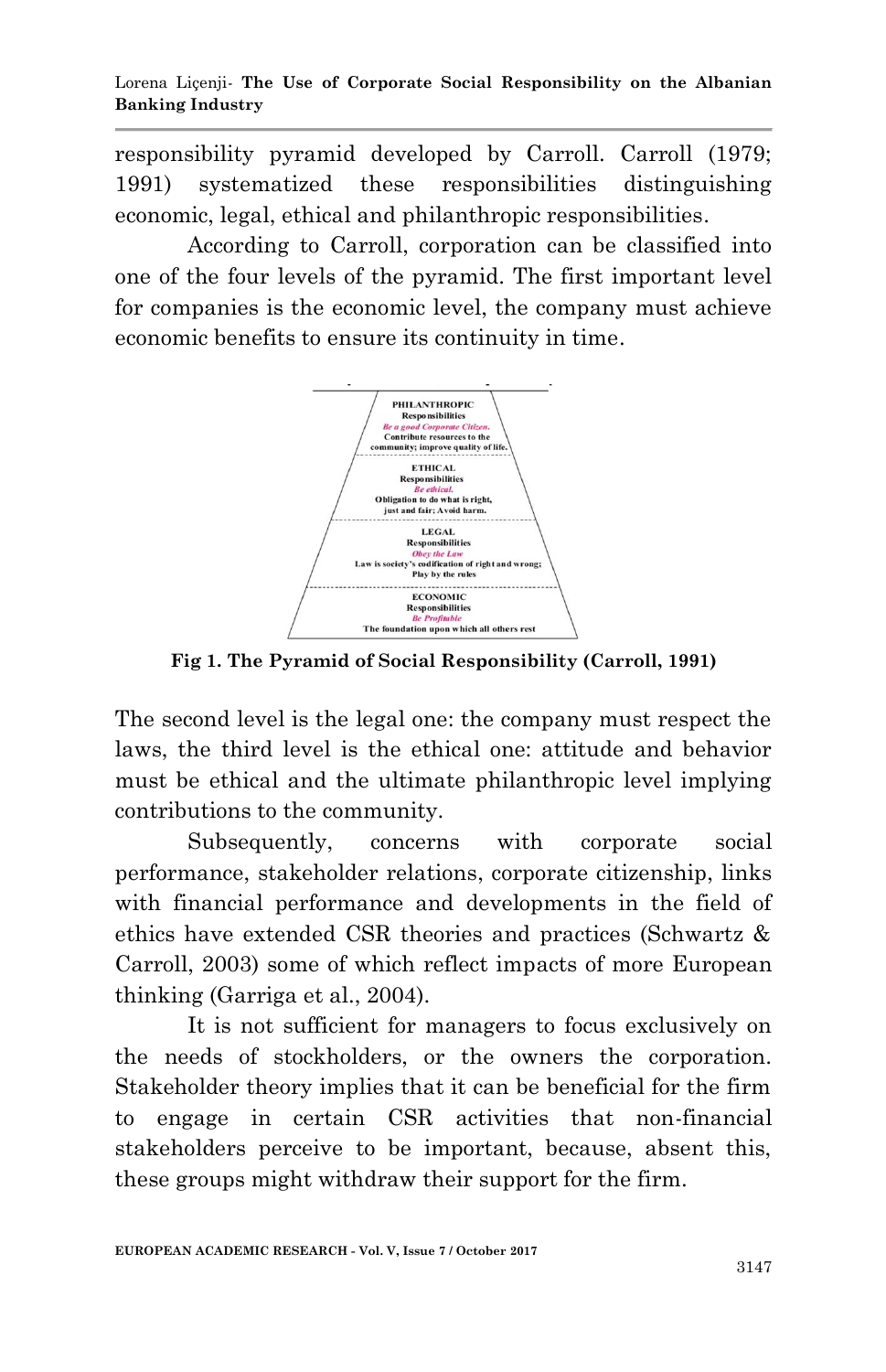In the Albanian banking sector the philanthropy functions have taken a significant place. In which way the philanthropic components are present in the Albanian banking?

- o The manager and employees participate in voluntary and charitable activities within their local community.
- o They provide assistance to private and public educational institution.
- o They assist the performing art and spectacle
- o They assist voluntary those projects that enhance a community's "quality of life".

## **THE FUNCTION OF CSR IN CREATING REPUTATION AND COMPETITIVE ADVANTAGE**

Antecedents of a good reputation have been suggested to include embracing CSR standards (Fombrun, 2005), philanthropic giving (Brammer and Millington, 2005) and the development of trusting relationships with stakeholders (MacMillan et al., 2004; Waddock, 2002; Jones, 1995).

Implementation of CSR standards serves as a tool to create competitive advantages but also to enhance reputation in the domestic and European markets. The most obvious link of CSR to overall corporate performance is through the reputation aspect. Reputations reflect firms' relative success in fulfilling the expectations of multiple stakeholders (Freeman, 1984; Fombrun, 1996). In their research on reputation building and corporate strategy, Fombrun and Shanley (1990) argue that favorable reputation may enable firms to charge premium prices, enhance their access to capital markets and attract better applicants and investors. Empirical evidence in their study suggests that the greater a firm"s contribution to social welfare, the better its reputation.

Dawkins (2004) emphasized that companies should not underestimate the power and reach of employees as CSR communicators. Dawkins" research (2004) on employee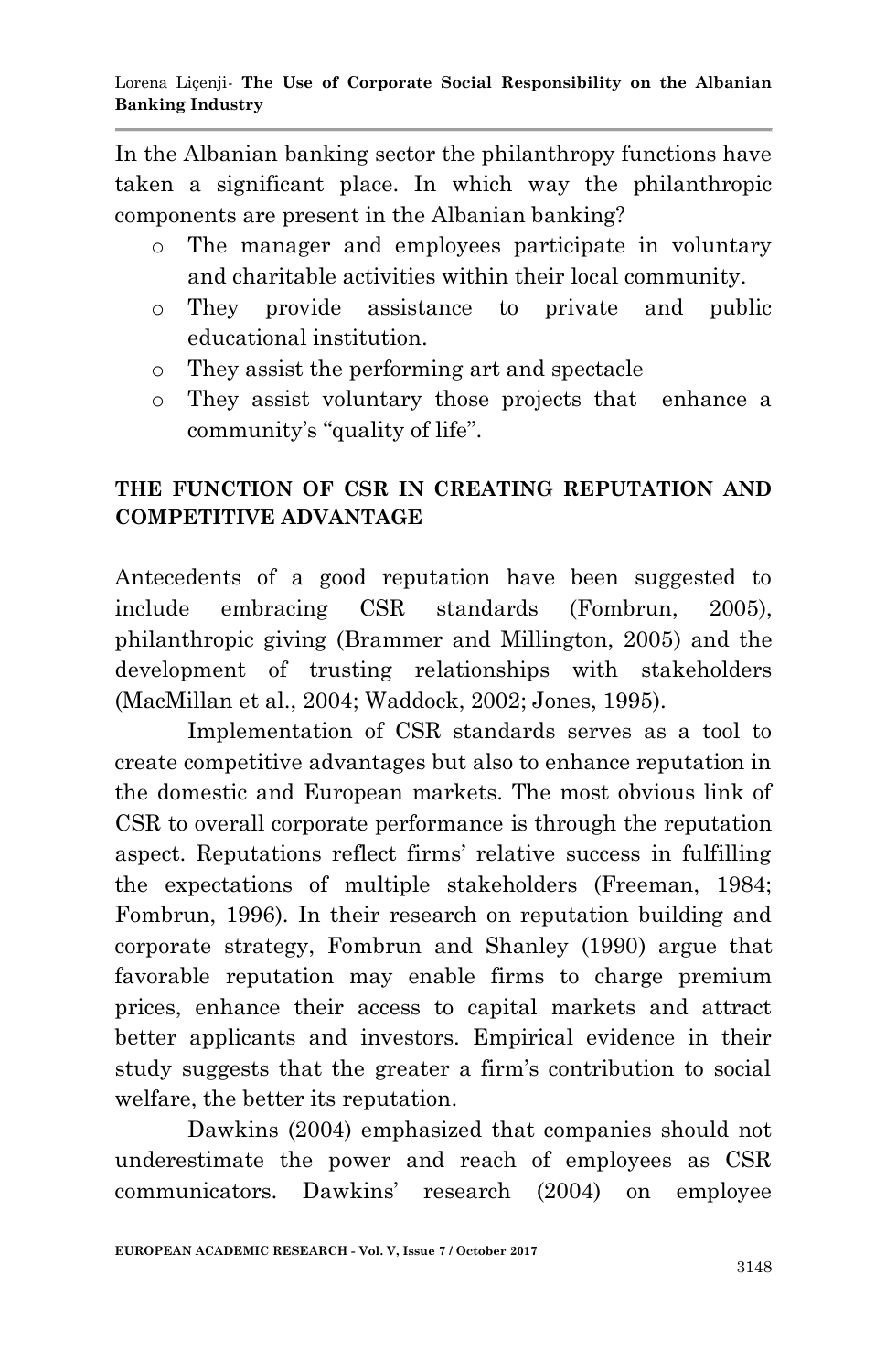advocacy showed that about a third of employees have advised someone to use their company because it had acted responsibly. Corporate reputation Conceptualized as "a collective representation of a firm"s past actions and results that describes the firm"s ability to deliver valued outcomes to multiple stakeholders" (Gardberg and Fombrun 2002), corporate reputation encompasses different dimensions, such as product quality, innovation, investment value, people management and CSR. Reputation will moderate the effectiveness of CSR communication because it often serves as a pre-existing schema upon which stakeholders rely to interpret ambiguous information about the company (Fombrun and Shanley 1990), including its CSR activities. (Shuili Du, C.B. Bhattacharya1 and Sankar Sen)

The marketing process takes place in a marketing environment and the most important element in this environment are the competitors, so how the competitors will behave will affect the behavior that the company will have. But one element that should lead the communication campaigns is the consumer's point of view and his desires. While Albanian companies and multinational companies operating in Albania compete in globalized markets, the level of engagement to integrate CSR into all aspects of strategic vision and company practices can be considered an important factor to create competitive advantage. CSR, seen from a broader perspective, aims to increase business profitability not only in financial terms but also in image and level of competitiveness in the market. According to the definition of Angelidis and Ibrahim (1993), corporate social responsibility is "corporate social actions whose purpose is to satisfy social needs'. The CSR literature identify two factors that influence the effectiveness of CRS (1) corporate reputation and (2) CSR positioning.

Porter and Kramer (2002) argue that investing in philanthropic activities may be the only way to improve the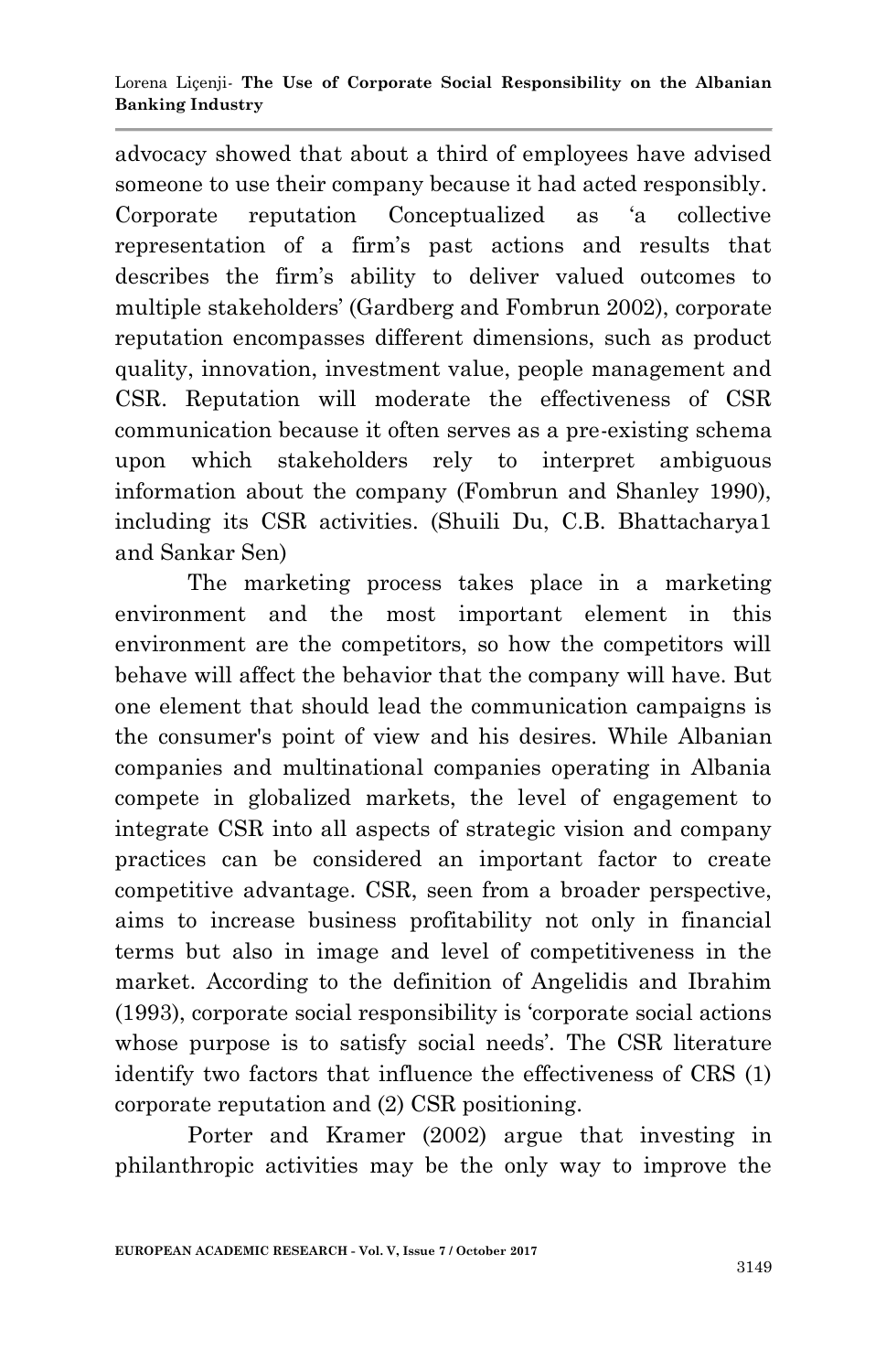context of competitive advantage of a firm and usually creates greater social value than individual donors or government can.

By monitoring the activity of CSRs from all second tier banks operating in Albania, there is an increase in awareness of the importance of CSR engagement in relation to risk management, reputation creation and protection, enhancement of transparency, and improvement of corporate governance. Companies investing in environmental protection, recruiting, training and maintaining a skilled workforce as well as building significant community partnerships are more likely to survive and develop in the medium and long term.



**Fig 2. The impact of CSR on Competitively**

Some of the dimensions that emerge in CSR in the banking sector in Albania are:

- Investing in community wellbeing and support for projects that help the community and improve their livelihoods.

- Provide sponsorship for the reconstruction of hospitals, schools, kindergartens, sports clubs.

- Organizing activities as festivities for the New Year for children.

- Financial support for families in need or emergencies such as natural disasters.

- Sponsorship of community projects.
- Funding for charity research and voluntary staff donations.
- Organization of activities for staff and family members.

- Financing of environmental projects.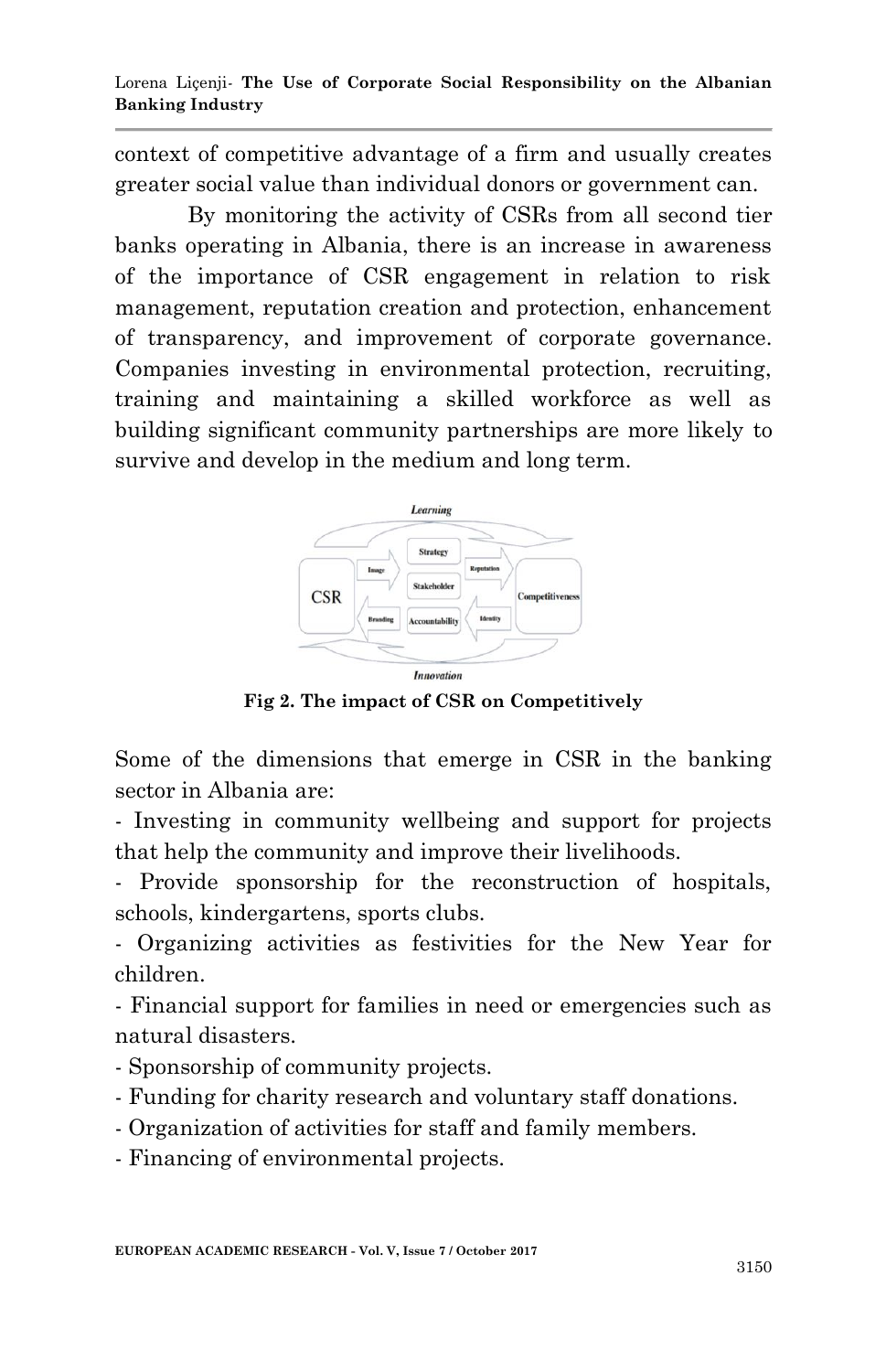#### Lorena Liçenji*-* **The Use of Corporate Social Responsibility on the Albanian Banking Industry**

| Nr                      | Subject                       | Year<br>of | Dimensions of CSR                         |  |  |  |
|-------------------------|-------------------------------|------------|-------------------------------------------|--|--|--|
|                         |                               | foundation |                                           |  |  |  |
| $\mathbf{1}$            | Banka Raiffeisen              | 1999       | social.<br>education,<br>Art.<br>culture, |  |  |  |
|                         |                               |            | environment, health                       |  |  |  |
| $\mathbf{2}$            | Banka e Bashkuar e Shqipërisë | 1999       | Projects of a social character            |  |  |  |
| $\overline{\mathbf{3}}$ | Veneto Banka                  | 2005       | There is no published                     |  |  |  |
| $\overline{4}$          | Banka Kombëtare Tregtare      | 1993       | Education, Culture, Environment           |  |  |  |
| 5                       | Banka Tirana                  | 1996       | Education,<br>Social.<br>Culture,         |  |  |  |
|                         |                               |            | Environment                               |  |  |  |
| 6                       | Banka NBG Albania             | 1996       | Health, Culture, Social, Sport            |  |  |  |
| 7                       | Banka NdërkombëtareTregtare   | 1997       | Social                                    |  |  |  |
| 8                       | Banka Alpha Albania           | 1998       | Health, Education, Social                 |  |  |  |
| 9                       | Banka Intesa Sanpaolo Albania | 2008       | Policy for<br>employees,<br>customers     |  |  |  |
|                         |                               |            | shareholders,<br>suppliers,<br>the        |  |  |  |
|                         |                               |            | environment                               |  |  |  |
| 10                      | Banka Procredit               | 1999       | environment                               |  |  |  |
| 11                      | Banka Amerikane e Investimeve | 2007       | environment.<br>education.<br>Sports,     |  |  |  |
|                         |                               |            | culture, art                              |  |  |  |
| 12                      | Banka e Kreditit e Shqiperise | 2002       | There is no published                     |  |  |  |
| 13                      | Banka Credins                 | 2003       | Social, Health, Education,<br>Gender      |  |  |  |
|                         |                               |            | Equality                                  |  |  |  |
| 14                      | Banka SociétéGénérale Albania | 2007       | Social                                    |  |  |  |
| 15                      | Banka Union                   | 2006       | There is no published                     |  |  |  |
| 16                      | Banka e Parë e Investimeve    | 2007       | Sports, Health, culture                   |  |  |  |

**Tab1. List of banks operating in Albania**

Referring to the categorization made by Kotler and Lee (2005) in the Albanian banking sector, we encountered

(1) the marketing associated with a particular cause (the case of all banks' support for the Down Syndrome Albania)

(2) Corporate philanthropy (contributions that banks have provided for social issues)

(3) Community volunteering, where employees contribute to certain causes (Tirana Bank, NBG, International Commercial Bank, Intesa Sanpaolo, Abi Bank),

(4) The practice of social business responsibility, which means investments made by banks to support the social cause and the community.

Although the majority of studies on the topic have found a significant positive relationship between corporate social responsibility (CSR) and financial performance the payoff from socially responsible programs is not guaranteed.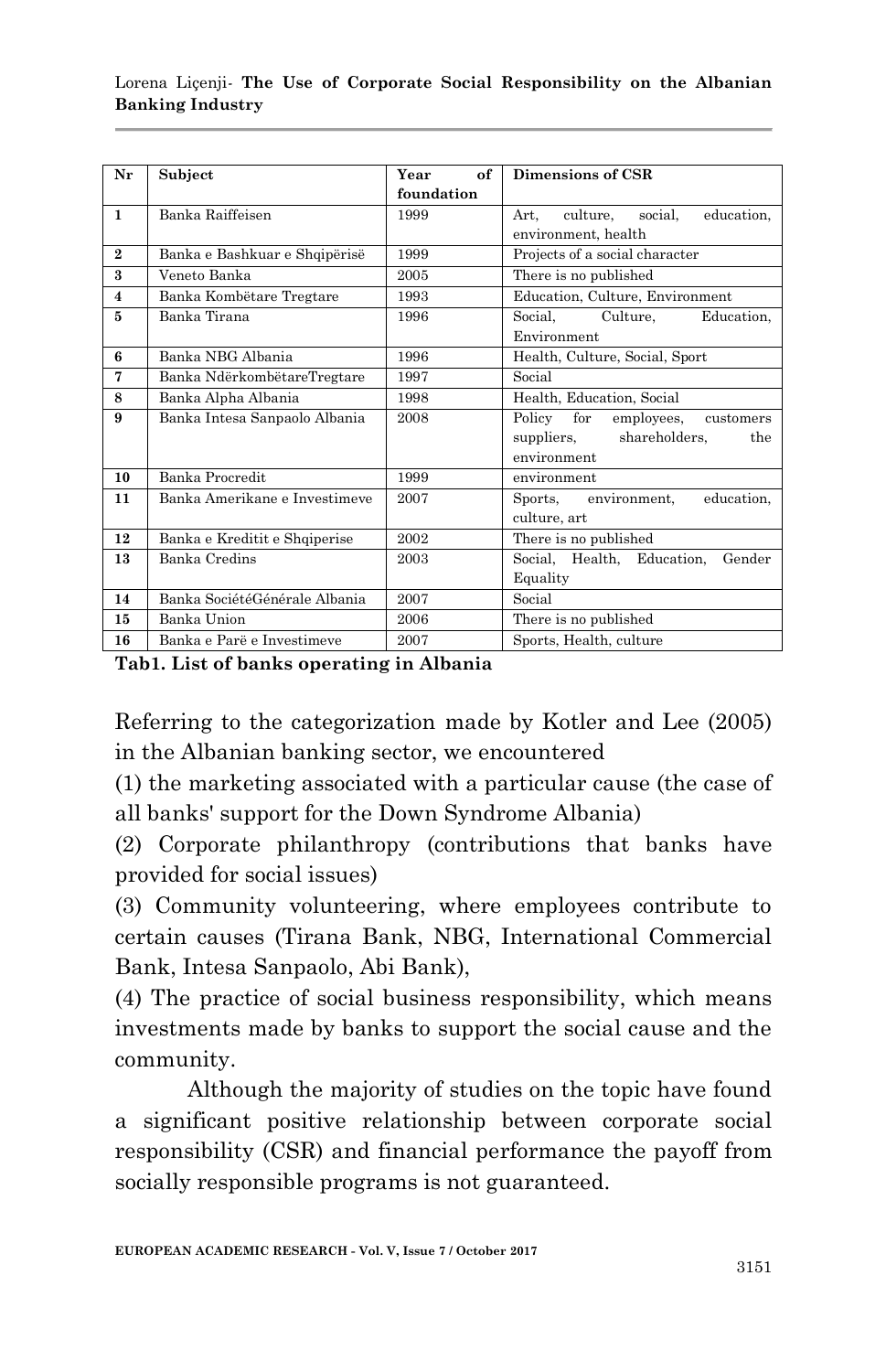## **CONCLUSIONS**

In this paper we present some empirical observation that serve to demonstrate the CSR communication and practice challenge for company operating in the Albanian banking sector. The analysis conducted shows that the Albanian banking sector has integrated CSR into their activity, thus showing a high level of awareness about the importance of the reputation and image of the company in public.

In the Albanian context it is noted that CSR is applied not only by telecommunications companies but also by the banking sector. This conclusion has come as a result of the CSR activity survey of all banks present in the Albanian market by making a comparison between them. What is noteworthy in this analysis is that out of 16 banks, 13 of them have published on their CSR official website and 10 of them have similar practices of CSR implementation. To complete the study, the CSR activities of all banks are closely monitored, their press releases and official web pages.

From the cases analyzed, it is evidenced that banks are showing concern for interest groups and public institutions that may need support. Social sector, garden setting, school nursery, green spaces, education and health are at the center of CSR for 10 banks out of 16 in the market.

The banks operate in Albania use of CSR to create a positive image, competitive advantage, and the ability to achieve long-term success. Using content analysis, corporate social responsibility was classified in terms of environment, human resource, product and community involvement.

To apply CSR techniques successfully, banks will need to maintain frequent contact with all interest groups, thus creating mutually beneficial relationships. The CSR applied by banks in Albania represents an approach of organizations towards ethical behaviors and contributes to increasing the quality of life of the bank's employees as well as the society.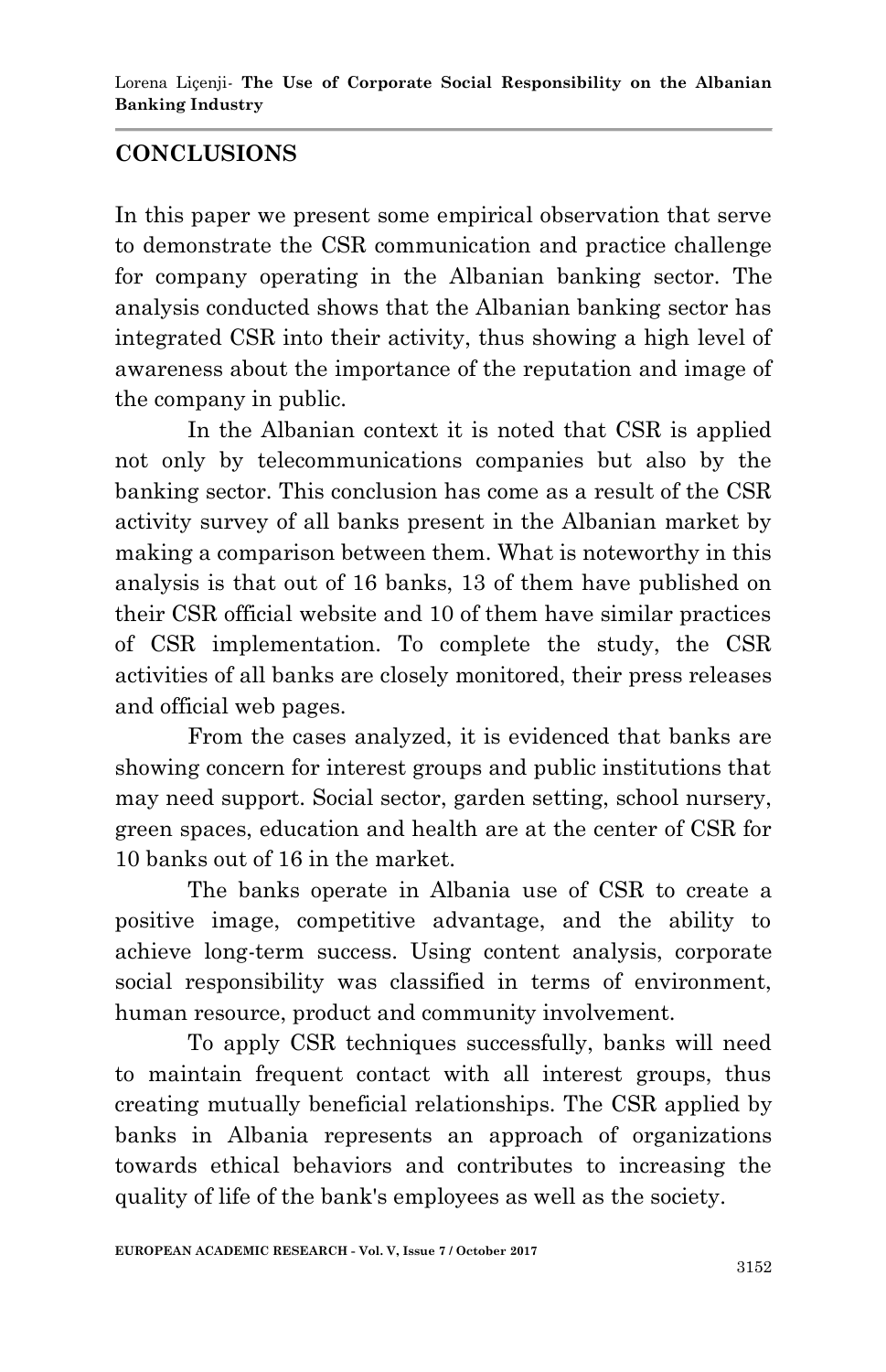### Lorena Liçenji*-* **The Use of Corporate Social Responsibility on the Albanian Banking Industry**

|                                  | Environment                                                                                                                           | Social                                                                                                                                                                                                              | Volunteer                                                                                                                                                                                    | Art / Culture                                                                                                                                                                              | Health                                                                                                                   |
|----------------------------------|---------------------------------------------------------------------------------------------------------------------------------------|---------------------------------------------------------------------------------------------------------------------------------------------------------------------------------------------------------------------|----------------------------------------------------------------------------------------------------------------------------------------------------------------------------------------------|--------------------------------------------------------------------------------------------------------------------------------------------------------------------------------------------|--------------------------------------------------------------------------------------------------------------------------|
| Banka/CSR<br>Raiffeisen          | Cleaning of the coast<br>areas of Velipoja,<br>Lalzi Bay, Spille and<br>Zvërnec.<br>Organize<br>an<br>ecological<br>fashion<br>parade | for<br>the<br>Down<br>Support<br>Syndorme Foundation.<br>- Educational and cultural<br>projects for secondary schools<br>in Lezha, Shkodra, Tirana,<br>Korca, Vlora, Saranda.<br>International Day<br>of<br>Orphans | -Distribution<br>of<br>toys for year-end<br>holidays                                                                                                                                         | Restoration of the<br>Castle<br>of<br>Gjirokastra                                                                                                                                          | Reconstruction<br>of<br>the<br>environment,<br>-Shipping equipment.<br>-The<br>rise<br>of<br>the<br>psychomotricity hall |
| Banka e Bashkuar e<br>Shqipërisë |                                                                                                                                       | Support for families affected<br>by floods.<br>-Sponsor<br>for<br>integrating<br>orphaned children<br>-Support<br>for<br>the<br>Down<br>Syndrome Foundation                                                         |                                                                                                                                                                                              |                                                                                                                                                                                            |                                                                                                                          |
| Banka<br>KombëtareTregtare       | Improvement of the<br>environment                                                                                                     | scholarship                                                                                                                                                                                                         |                                                                                                                                                                                              | The creation<br>of<br>the University of<br>Tirana library                                                                                                                                  |                                                                                                                          |
| <b>Banka Tirana</b>              | Support for cleaning<br>Shijak (city) public<br>spaces                                                                                | Support for flooded areas.<br>"Adoption" of three children<br>from SOS village<br>- food packages for 105<br>families in need                                                                                       | Voluntary<br>blood<br>donation by<br>all<br>employees.<br>Volunteer<br>÷.<br>Mentoring<br>for<br>Breast<br>Cancer<br>Awareness<br>-Donation of staff<br>for children with<br>health problems | Support<br>for<br>concerts, festivals,<br>exhibitions<br>Technology<br>for<br>Secondary Schools                                                                                            |                                                                                                                          |
| <b>Banka NBG Albania</b>         |                                                                                                                                       | Summer<br>camps<br>for<br>100<br>children of police officers<br>killed on duty.<br>Donation to the Down<br>Syndrome<br>Albania<br>Foundation                                                                        | Staff<br>donated<br>blood<br>for<br>thalassemia<br>children                                                                                                                                  | - Sponsorship for<br>Orthodox<br>Berat<br>Cathedral<br>Sponsorization of<br>the Song Song<br>Festival in Korça-<br>Sponsor<br>of<br>"Boulevard Fest"<br>celebrations with<br>the community | Donation<br>to<br>the<br>public<br>hospital in Gjirokastra                                                               |
| Banka<br>NdërkombëtareTregtare   |                                                                                                                                       | Marathon<br>on<br>the<br><b>International Day of Autism</b>                                                                                                                                                         | <b>Blood</b> donation<br>-Buying T-shirts<br>on<br>the<br>International Day<br>of Autism                                                                                                     |                                                                                                                                                                                            |                                                                                                                          |
| Banka Alpha Albania              |                                                                                                                                       | Support for areas affected by<br>floods                                                                                                                                                                             | The<br>staff<br>participated in the<br>marathon run for<br>Autism.<br>The staff donated<br>blood<br>for<br>thalassemic<br>children                                                           | Renewal of the IT<br>laboratory.<br>Nursery<br>Reconstruction                                                                                                                              | Purchase<br>of<br>ecographic<br>equipment for QSUT<br>Nië<br>ekografi<br>"MbretëreshaGeraldinë"                          |

| Banka/CSR                                  | Environment                                                                                                      | Social                                           | Volunteer                                                                         | Art / Culture                                                                                                                                                                      | Health                                                                                                     |
|--------------------------------------------|------------------------------------------------------------------------------------------------------------------|--------------------------------------------------|-----------------------------------------------------------------------------------|------------------------------------------------------------------------------------------------------------------------------------------------------------------------------------|------------------------------------------------------------------------------------------------------------|
| Intesa<br><b>Banka</b><br>Sanpaolo Albania | Support for environmental<br>protection                                                                          | Sports activities                                | The creation of a volleyball<br>team for women<br>Sports Camp for Young<br>People |                                                                                                                                                                                    |                                                                                                            |
| <b>Banka Procredit</b>                     | Pro<br>-Financing<br>Environment Projects.<br><b>Ecovolis</b><br>-Reducing the consequences<br>of climate change |                                                  |                                                                                   |                                                                                                                                                                                    |                                                                                                            |
| Banka Amerikane e<br>Investimeve           | Promoting<br>volunteering<br>and protecting nature                                                               |                                                  | Cleaning of contaminated<br>areas                                                 | Support for students.<br>Sponsor of comedy and<br>children's show                                                                                                                  |                                                                                                            |
| <b>Banka Credins</b>                       |                                                                                                                  | Clothing and toys<br>children in<br>for<br>need  |                                                                                   | Nursery<br>Reconstruction                                                                                                                                                          | <b>Berat</b><br>Furniture<br>of<br>Hospital, restoration of<br>hospitals and health<br>centers.            |
| Banka<br>SociétéGénérale<br>Albania        |                                                                                                                  | for<br>Support<br>families affected by<br>floods | Support for People with<br>Disabilities                                           |                                                                                                                                                                                    |                                                                                                            |
| Banka e Parë e<br>Investimeve              |                                                                                                                  |                                                  |                                                                                   | -The general sponsor of<br>the Bulgarian Olympic<br>Committee<br>- Supports<br>the<br>development of music<br>and theater, as well as<br>the preservation of<br>cultural heritage. | Supports healthcare by<br>medical<br>donating<br>appliances,<br>equipment,<br>or funds to purchase<br>them |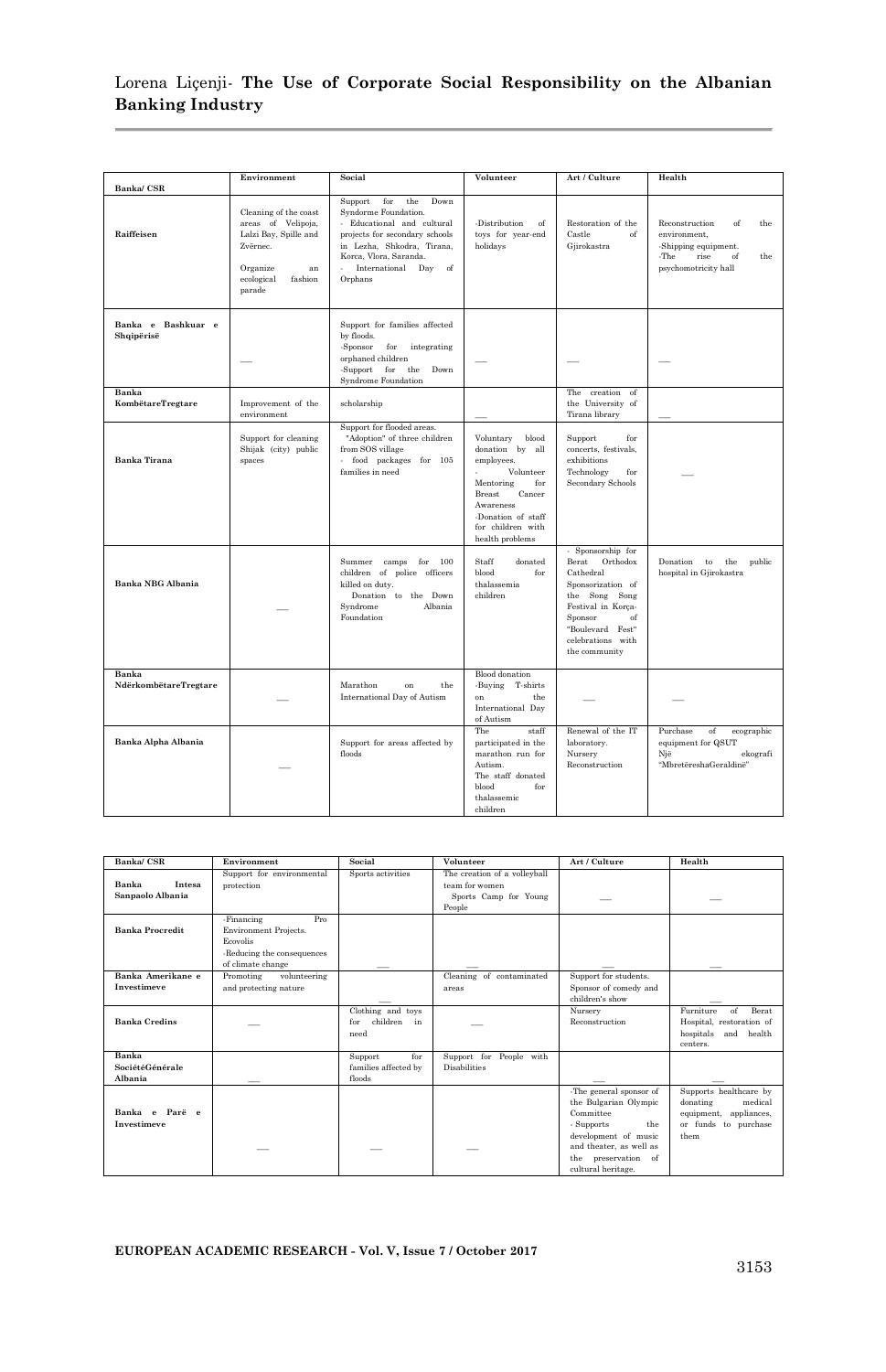### **BIBLIOGRAPHY**

- 1. Albana Belliu Vrioni, Peggy Simcic Brønn, (2001) *Corporate social responsibility and cause-related marketing:* International Journal of Advertising, 20, pp. 207–222
- 2. Andrcasen, A. R. *Social Marketing: Its Definition and Domain*, Journal of Public Policy and Marketing, 13 (Spring): 108-114, 1994.
- 3. Bird, R., Hall, A. D., Momente, F., & Reggiani, F (2007)*What corporate social responsibility activities are valued by the market*. Journal of Business Ethics, 76 (2) 189-206
- 4. Bowen, H. R. (1953). *Social Responsibilities of the Businessman.* New York: Harper and Row
- 5. Carroll, A. B. (2001). *The pyramid of corporate Social Responsibility toward the moral management of organizational stakeholders*. Researchgate
- 6. Carroll, A.B., & Budchholtz, A.K (2008) *Business and Society: Ethics and Stakeholder.* Mangement. 5
- 7. Copley P. (2014) *Marketing Communications Managment. Analysis, Planning, Implementation*. Sage. London.
- 8. European Commision (2011) *A renewed EU strategy 2011-2014 for corporate social responsibility.*
- 9. Fombrun, C.J. (1996) *Reputation, Realizing Value from the Corporate Image.* Boston, MA: Harvard Business School Press.
- 10. Friedman, M. (1970) *The Social Responsibility of Business is to Increase its Profits*, The New York Times Magazine, September 13,
- 11. Freeman, E. (1984) *Strategic Management: A Stakeholder Approach.* New York: Basic Books.
- 12. Kotler, P., & Lee, N (2005).*Corporate social responsibility. Doing the most good for your company*